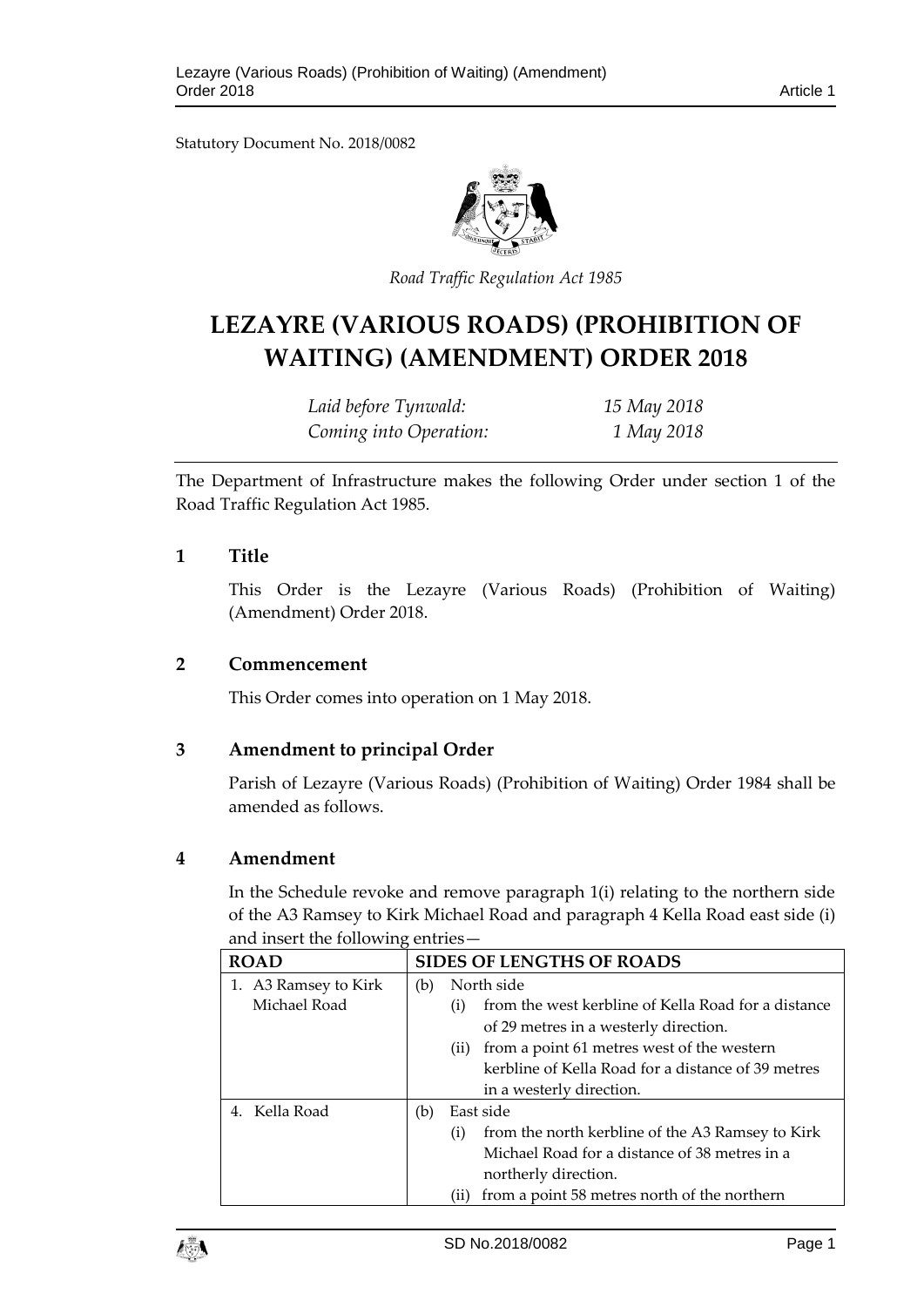| kerbline of the A3 Ramsey to Kirk Michael Road        |
|-------------------------------------------------------|
| for a distance of 25 metres in a northerly direction. |

Signed by authority of the Minister for Infrastructure

#### **MADE 29 MARCH 2018**

## **KEVIN ALMOND**

*Highway Services*